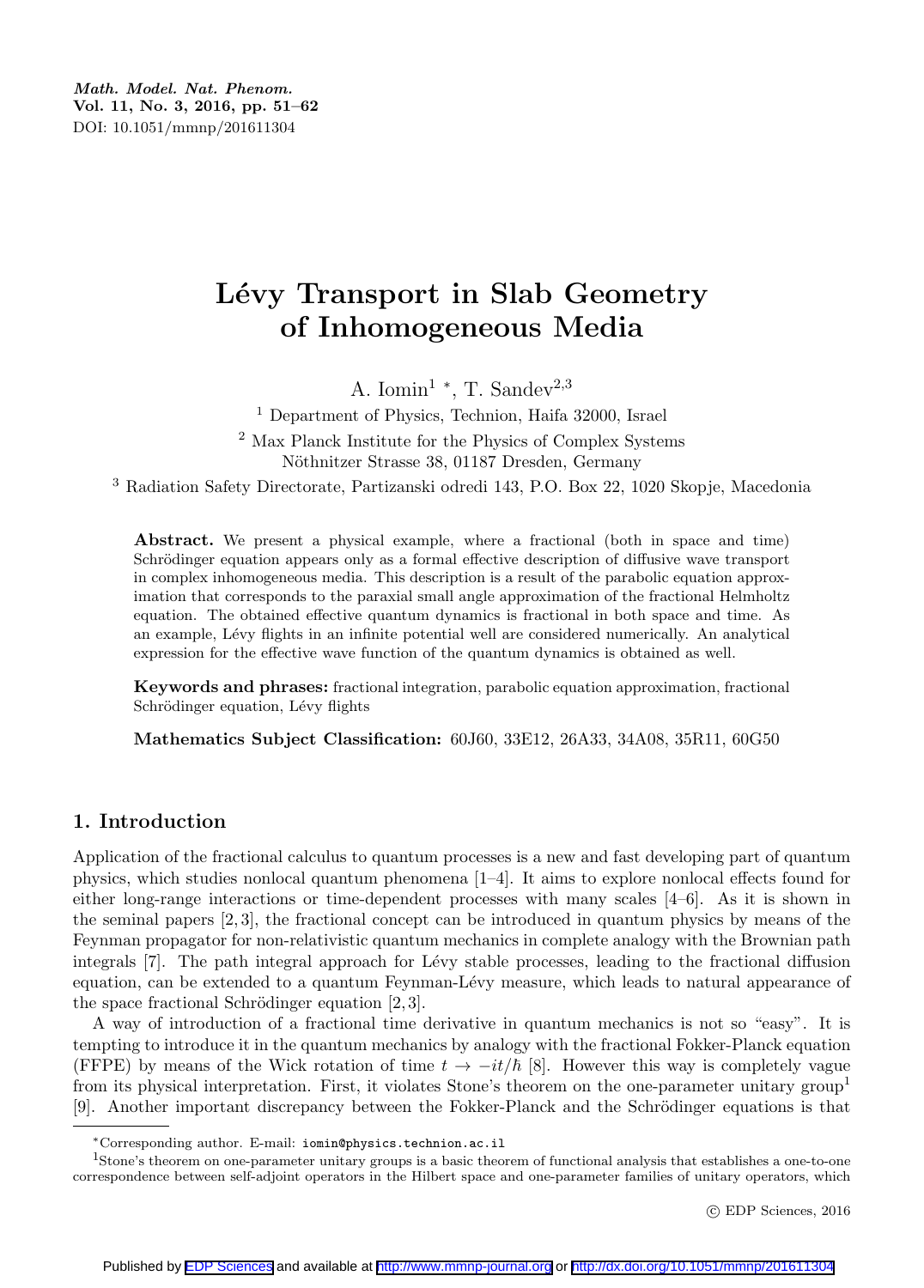the latter is the fundamental quantum-mechanical postulate, while the former is just an asymptotic limit of a kinetic equation for the Markovian random process. It is worth noting that, contrary to the space fractional derivative, the fractional time Schrödinger equation (FSE) describes non-Markovian evolution with a memory effect. For the Markovian processes the link between the Schrödinger equation and the Fokker-Planck equation is established by the path integral presentation [10–12]. Contrary to this for the non-Markovian processes this path integral relation is broken due to violation of the Stone theorem, therefore the relation between FSE and FFPE is broken as well.

However, these arguments do not discard a mathematical attractivity of the FSE. As shown in [13, 14], the FSE is an effective way to describe the dynamics of a quantum system interacting with the environment. In this case, fractional time derivative is an effect of the interaction of the quantum system with the environment, where part of the quantum information is lost [14, 15]. Therefore, in the paper we consider a physical example of a fractional (both in space and time) Schrödinger equation, which appears only as a formal effective description of diffusive wave transport in complex inhomogeneous media. We show that considering FFPE in the parabolic equation approximation, which corresponds to the paraxial small angle approximation, one can obtain the FSE as an effective way to solve fractional eigenvalue problem in slab geometry, where the paraxial small angle approximation is naturally applied. The method of parabolic equation approximation was first applied by Leontovich in study of radio-waves spreading [16] and later developed in detail by Khokhlov [17] (see also [18]). In modern experimental and theoretical research, it naturally appears in investigations of a wave propagation in random optical lattices [19–22].

The FFPE is one of the most general asymptotic description of a wave-diffusion transport in inhomogeneous media [23, 24]. For example, fractional calculus description has been introduced to describe the wave propagation at anomalous diffusive oscillations in the Lorentz (Cauchy) pair plasma with dust impurities [25], random walk of optic rays in Lévy lens [26], fractional wave-diffusion in heterogeneous media [27, 28] as well as seismic waves [29, 30].

This paper is organized as follows. In Section 2 we give a brief introduction to fractional calculus and Mittag-Leffler functions. FFPE in a slab geometry is considered in Section 3. By using paraxial approximation we derive the corresponding FSE as the parabolic equation approximation for the considered process. In Section 4, the obtained model is considered as a kind of a generalisation of the fractional quantum mechanics. Summary is given in Section 5.

## 2. Mathematical tools: Fractional calculus briefly

Fractional derivation was developed as a generalization of integer order derivatives and is defined as the inverse operation to the fractional integral. Fractional integration of the order of  $\alpha$  is defined by the operator (see *e.g.*  $[4, 6, 31-33]$ )

$$
{}_{a}I_{x}^{\alpha}f(x)=\frac{1}{\varGamma(\alpha)}\int_{a}^{x}f(y)(x-y)^{\alpha-1}dy\,,
$$

where  $\alpha > 0$ ,  $x > a$  and  $\Gamma(z)$  is the Gamma function. Therefore, the fractional derivative is defined as the inverse operator to  $_{a}I_{x}^{\alpha}$ , namely  $_{a}D_{x}^{\alpha}f(x) = {}_{a}I_{x}^{-\alpha}f(x)$  and  $_{a}I_{x}^{\alpha} = {}_{a}D_{x}^{-\alpha}$ . Its explicit form is

$$
{}_aD_x^{\alpha}f(x) = \frac{1}{\Gamma(-\alpha)} \int_a^x f(y)(x-y)^{-1-\alpha} dy.
$$

For arbitrary  $\alpha > 0$  this integral diverges, and as a result of this a regularization procedure is introduced with two alternative definitions of  ${_aD_x^{\alpha}}$ . For an integer n defined as  $n-1 < \alpha < n$ , one obtains the

are evolution operators in quantum mechanics. In other words, for the evolution (unitary) operator  $\hat{U}(t)$ , there is a group property  $\hat{U}(t)\hat{U}(s) = \hat{U}(t+s)$ .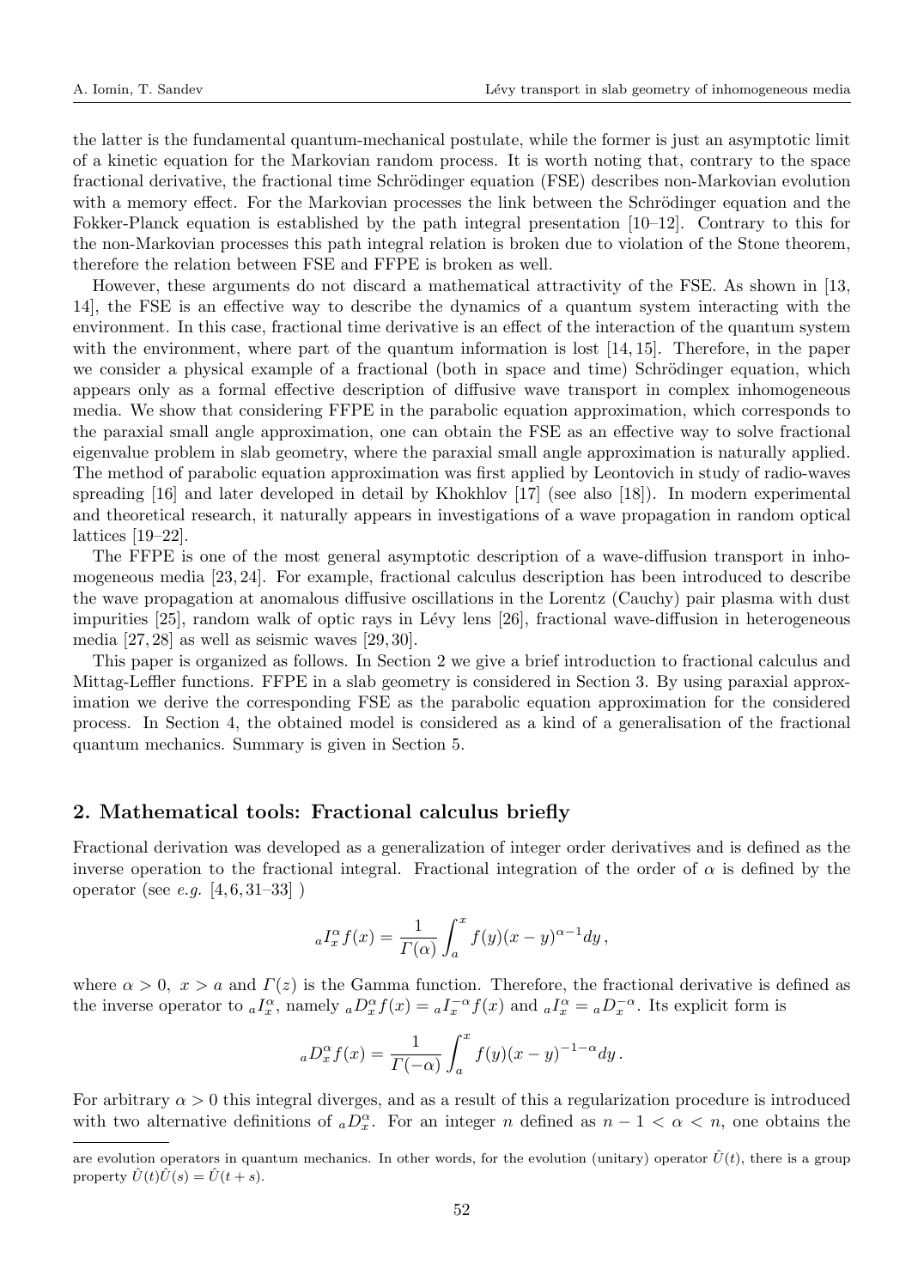Riemann-Liouville fractional derivative of the form

$$
{}_{a}^{RL}D_{x}^{\alpha}f(x) = \frac{d^{n}}{dx^{n}} {}_{a}I_{x}^{n-\alpha}f(x), \qquad (2.1)
$$

and fractional derivative in the Caputo form [27]

$$
{}_{a}^{C}D_{x}^{\alpha}f(x) = {}_{a}I_{x}^{n-\alpha}f^{(n)}(x), \quad f^{(n)}(x) \equiv \frac{d^{n}}{dx^{n}}f(x).
$$
 (2.2)

There is no constraint on the lower limit a. For example, when  $a = 0$ , one has  ${}_{0}^{RL}D_{x}^{\alpha}x^{\beta} = \frac{x^{\beta-\alpha}\Gamma(\beta+1)}{\Gamma(\beta+1-\alpha)}$  $\Gamma(\beta+1-\alpha)$ and

$$
{}_{0}^{C}D_{x}^{\alpha}f(x) = {}_{0}^{RL}D_{x}^{\alpha}f(x) - \sum_{k=0}^{n-1} f^{(k)}(0^{+}) \frac{x^{k-\alpha}}{\Gamma(k-\alpha+1)},
$$

and  ${}_{a}^{C}D_{x}^{\alpha}[1]=0$ , while  ${}_{0}^{RL}D_{x}^{\alpha}[1]=x^{-\alpha}/\Gamma(1-\alpha)$ . When  $a=-\infty$ , the resulting Weyl derivative is

$$
_{-\infty} \mathcal{W}_x^{\alpha} \equiv \frac{W}{-\infty} D_x^{\alpha} = \frac{RL}{-\infty} D_x^{\alpha} = \frac{C}{-\infty} D_x^{\alpha} . \tag{2.3}
$$

One also has  $\frac{W}{-\infty}D_x^{\alpha}e^x = e^x$  This property is convenient for the Fourier transform

$$
\mathcal{F}\left[ -\infty \mathcal{W}_x^{\alpha} f(x) \right] = (ik)^{\alpha} \bar{f}(k) , \qquad (2.4)
$$

where  $\mathcal{F}[f(x)] = \bar{f}(k)$ . This fractional derivation with the fixed lower limit is also called the left fractional derivative. One can introduce the right fractional derivative, where the upper limit a is fixed and  $a > x$ . For example, the right Weyl derivative is

$$
{}_{x}\mathcal{W}^{\alpha}_{\infty}f(z) = \frac{1}{\Gamma(-\alpha)} \int_{x}^{\infty} \frac{f(y)dy}{(y-x)^{1+\alpha}}.
$$
\n(2.5)

The Laplace transform of the Caputo fractional derivative yields

$$
\mathcal{L}[{}_{0}^{C}D_{x}^{\alpha}f(x)] = s^{\alpha}\tilde{f}(s) - \sum_{k=0}^{n-1} f^{(k)}(0^{+})s^{\alpha-1-k}, \qquad (2.6)
$$

where  $\mathcal{L}[f(x)] = \tilde{f}(s)$ , that is convenient for the present analysis, where the initial conditions are supposed in terms of integer derivatives. We also use here a convolution rule for  $0 < \alpha < 1$ 

$$
\mathcal{L}[_0 I_x^{\alpha} f(x)] = s^{-\alpha} \tilde{f}(s).
$$
 (2.7)

The fractional derivative from an exponential function can be simply calculated as well by virtue of the Mittag–Leffler function (see  $e.g., [31, 34]$ ):

$$
E_{\gamma,\delta}(z) = \sum_{k=0}^{\infty} \frac{z^k}{\Gamma(\gamma k + \delta)},
$$
\n(2.8)

where  $\gamma, \delta > 0$  and for  $\delta = 1$  one also obtains the Mittag–Leffler function in one parameter  $E_{\gamma,1}(z) = E_{\gamma}(z)$ [31]. Therefore, we have the following expression

$$
{}_{0}^{RL}D_{x}^{\alpha}e^{\lambda x} = x^{-\alpha}E_{1,1-\alpha}(\lambda x). \tag{2.9}
$$

while for the Caputo fractional derivative the Mittag-Leffler function  $E_{\gamma}(z^{\gamma})$  is the eigenfunction

$$
{}_{0}^{C}D_{z}^{\gamma}E_{\gamma}(\lambda z^{\gamma}) = \lambda E_{\gamma}(\lambda z^{\gamma}). \qquad (2.10)
$$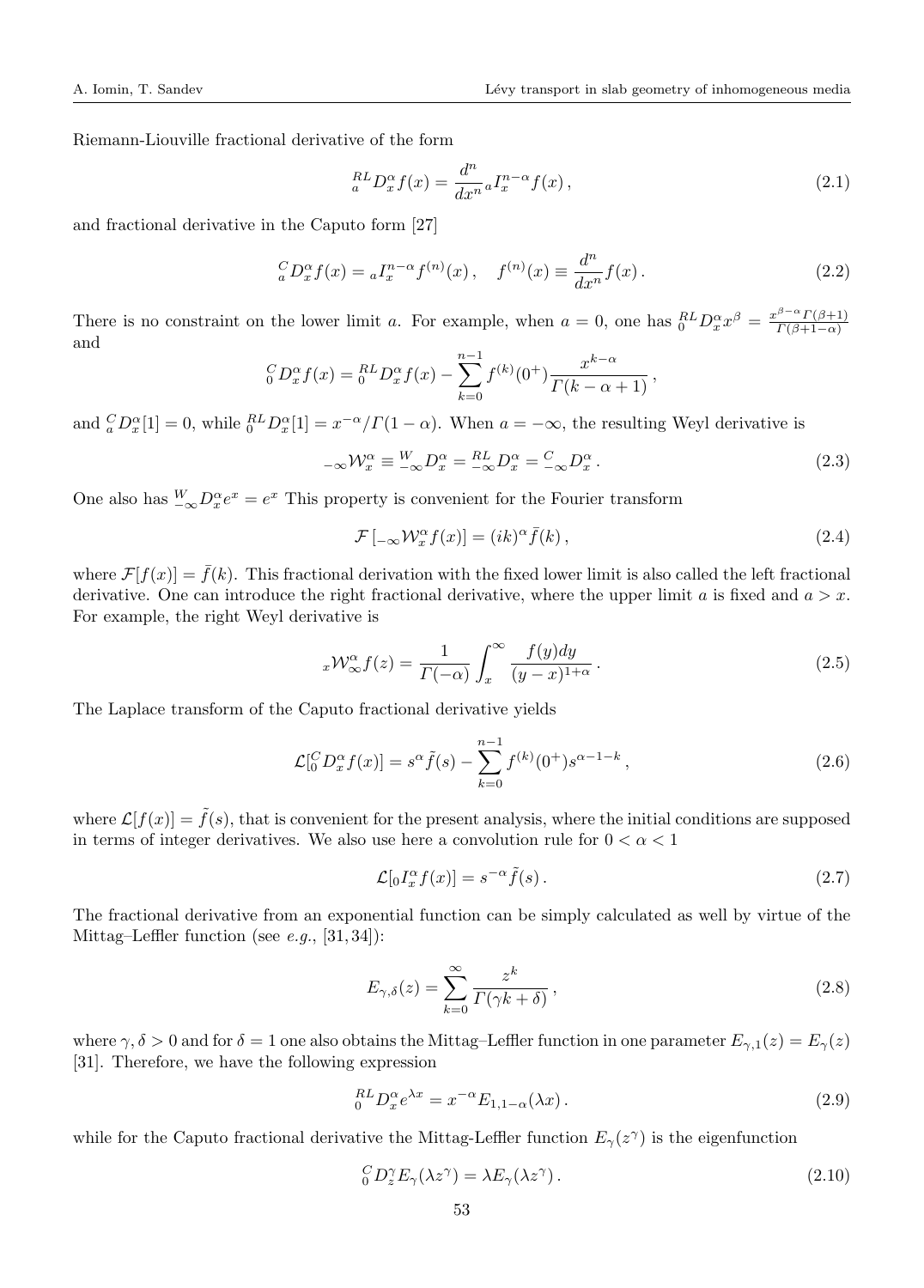The Laplace transform of the Mittag-Leffler function (2.8) is given by [31]

$$
\mathcal{L}\left[z^{\delta-1}E_{\gamma,\delta}(\pm\omega z^{\gamma})\right](s) = \frac{s^{\gamma-\delta}}{s^{\gamma}\mp\omega}, \quad \Re(s) > |\omega|^{1/\gamma}.
$$
 (2.11)

For the Mittag-Leffler function (2.8) the following formula holds [34]

$$
E_{\gamma,\delta}(-z) = -\sum_{n=1}^{\infty} \frac{(-z)^{-n}}{\Gamma(\delta - \beta n)}, \quad |z| > 1,
$$
\n(2.12)

from where it follows the following asymptotic behavior

$$
E_{\gamma,\delta}(-z) = \frac{z^{-1}}{\Gamma(\delta - \beta)}, \quad |z| \to \infty.
$$
\n(2.13)

## 3. FFPE in slab geometry: parabolic equation approximation

We begin our analysis by considering a general form of the FFPE for the 2D slab geometry described by dimensionless  $(r, z)$  variables, where  $z \in (0, \infty)$  and  $r \in [-L, L]$ . Therefore the probability distribution function  $P(r, z, t)$  to find a particle at the point  $(r, z)$  at time t is governed by the FFPE, which consists of both the Caputo and the Riemann-Liouville fractional derivatives. In what follows, the low limit of the Caputo derivatives is  $a = 0$ , therefore, we use the following notation

$$
\partial_x^{\alpha} \equiv {}_0^C D_x^{\alpha}, \quad x = z, t. \tag{3.1}
$$

These fractional derivatives are used for the dimensionless time  $t \in (0, \infty)$  and the longitudinal direction  $z(0, \infty)$ . In this case the Laplace transform (2.6) is determined explicitly by the initial condition  $P(r, z, t = 0) = P_0(r, z)$  and its evolution in time at  $z = 0$ . For the orthogonal direction  $r \in [-L, L]$ , the following notation is used

$$
\mathcal{D}^{\alpha}_{|x|} \equiv \frac{RL}{-L} D^{\alpha}_x + \frac{RL}{x} D^{\alpha}_L, \quad x = r. \tag{3.2}
$$

The FFPE reads

$$
\partial_t^{\alpha} P = \mathcal{K}_{\beta} \partial_z^{\beta} P + \mathcal{K}_{\beta} \mathcal{D}_{|r|}^{\beta} P, \qquad (3.3)
$$

where  $\mathcal{K}_{\beta}$  is a diffusivity of the media, while  $0 < \alpha < 1$  and  $1 < \beta < 2$ .

The FFPE (3.3) is a general form of space-time fractional equations. It describes both waves and relaxation processes in a variety of applications like diffusion-wave phenomena in inhomogeneous media  $[24–29]$ . It should be stressed that fractional space derivatives describe Lévy flights [6]. In particular, we specify here optical ray dynamics in Lévy glasses [26], where Lévy flights can be described by Eq.  $(3.3)^2$ . Another interesting phenomenon, which is described by Eq. (3.3), is superdiffusion of ultra-cold atoms in an optical lattice  $[35]$ <sup>3</sup>

Therefore, our main concern is now the Helmholtz fractional equation, which relates to the Lévy process. The next step of the analysis is the separation of variables (see e.g. [6]) according the following separation ansatz

$$
P(r, z, t) = \int_{-i\infty+\sigma}^{+i\infty+\sigma} E_{\alpha}(\omega t^{\alpha}) W(r, z, \omega) d\omega,
$$
\n(3.4)

 ${}^{2}$ Lévy glasses are specially prepared optical material in which the Lévy flights are controlled by the power law distribution of the step-length of a free ray dynamics, which can be specially chosen in the power law form  $\sim 1/l^{\beta+1}$ .

 $3$ There are Lévy walks, and the theoretical explanation of this fact, presented within the standard semiclassical treatment of Sisyphus cooling [36, 37], is based on a study of the microscopic characteristics of the atomic motion in optical lattices and recoil distributions resulting in macroscopic Lévy walks in space, such that the Lévy distribution of the flights depends on the lattice potential depth [36]. The flight times and velocities of atoms are coupled, and these relations, established in asymptotically logarithmic potential, have been studied for different regimes of the atomic dynamics, [37, 38], so the cold atom problem is a variant of the Lévy walks.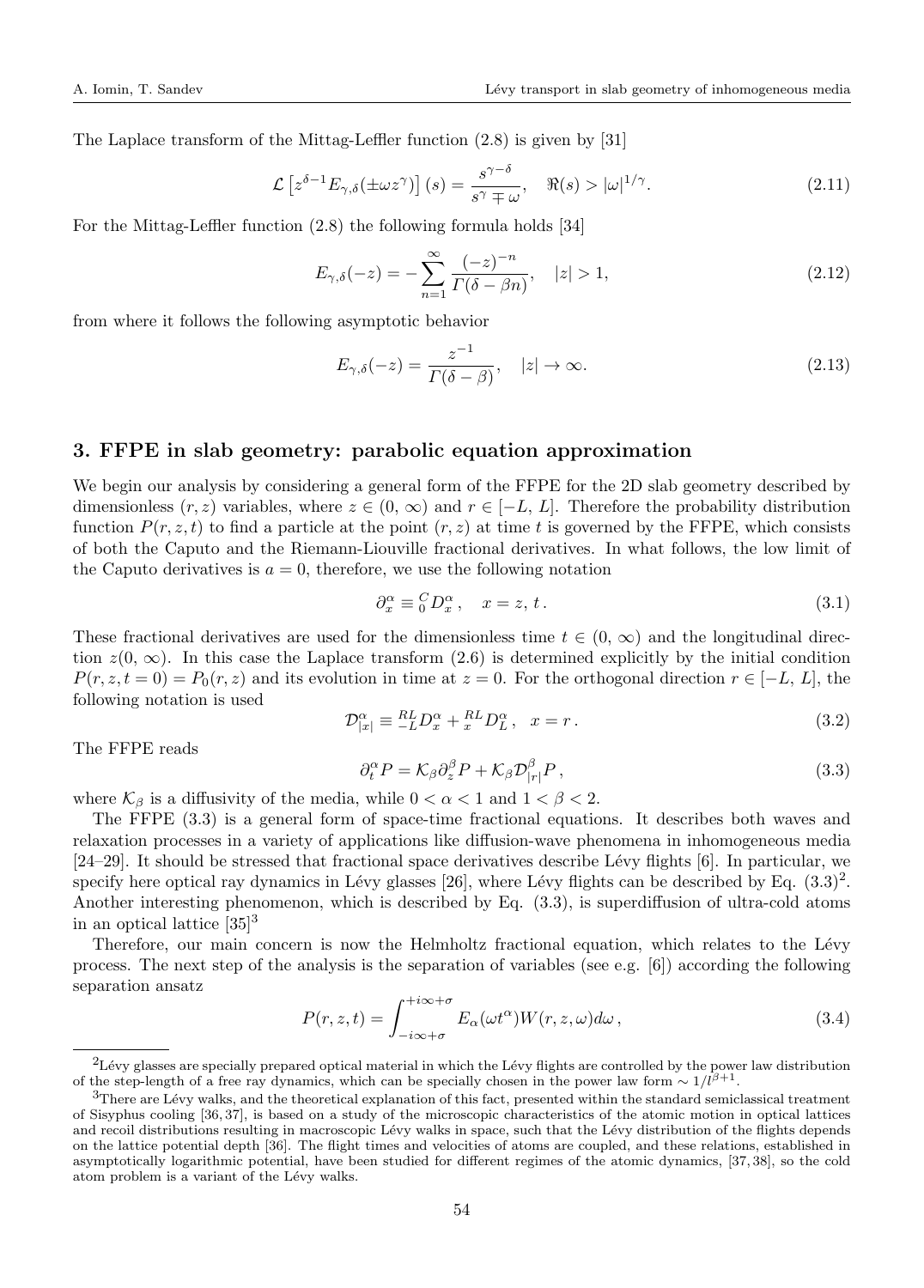where  $E_{\alpha}(\omega t^{\alpha})$  is the Mittag-Leffler function (2.8), while  $W(r, z, \omega)$  is determined from the fractional Helmholtz equation

$$
\partial_z^{\beta} W + \mathcal{D}_{|r|}^{\beta} W + \omega_{\beta} W = 0, \qquad (3.5)
$$

where  $\omega_{\beta} = \frac{\omega}{\mathcal{K}_{\beta}}$ . When the height L is less than the Lévy flight lengths in the longitudinal direction, the transport is of a small grazing angle with respect to the longitudinal direction. We are looking for the solution  $W(z, r, \omega)$  in the form

$$
W(z, r. \omega) = e^{ikz} u(z, r, \omega), \qquad (3.6)
$$

which after substitution in Eq.  $(3.5)$  yields the following integration

$$
\partial_z^{\beta} W(z, r, \omega) = \frac{1}{\Gamma(2-\beta)} \int_0^z (z - z')^{2-\beta - 1} \frac{d^2}{dz'^2} \left[ e^{ikz'} u(z', r, \omega) \right] dz.
$$
 (3.7)

Note that the "initial" conditions at  $z = 0$  for both u and W are the same:  $u(z = 0) = W(z = 0)$ .

Now the parabolic equation in the paraxial approximation can be obtained. Taking into account that  $u(z, r, \omega)$  is a slowly-varying function of z, such that

$$
\left|\frac{\partial^2 u}{\partial z^2}\right| \ll \left|2k \frac{\partial u}{\partial z}\right|,\tag{3.8}
$$

one obtains

$$
\frac{d^2}{dz^2} \left[ e^{ikz} u(z, r, \omega) \right] \approx 2ik e^{ikz} \frac{d}{dz} u(z, r, \omega).
$$
 (3.9)

After substitution of this approximation in (3.7), one obtains from Eqs. (3.5), (3.6), and (3.7)

$$
2ik_0I_z^{2-\beta} \left[e^{ikz}\partial_z u(z,r,\omega)\right] + \mathcal{D}_{|r|}^{\beta}u(z,r,\omega)e^{ikz} + \omega_{\beta}u(z,r,\omega)e^{ikz} = 0.
$$
 (3.10)

To get rid of the exponential  $e^{ikz}$  in Eq. (3.10), we insert it inside the derivative  $e^{ikz}\partial_z u(z,r,\omega)$  $\partial_z[e^{ikz}u(z,r,\omega)] + O(k)$ . The term  $O(k) = ike^{ikz}u(z,r,\omega)$  can be neglected in Eq. (3.10) since it is of the order of  $O(k^2)$ , which is neglected in the paraxial approximation with  $k \ll 1$ . Note also that  $\partial I_z^{2-\beta} \frac{d}{dz} f(z) = \partial_z^{\gamma} f(z)$ , where  $\gamma = \beta - 1$  and  $0 < \gamma < 1$ . The Laplace transform can be performed:  $\mathcal{L}[e^{ikz}u(z)] = \tilde{u}(s - ik)$ . Therefore, one obtains from Eq. (3.10)

$$
2ik[s^{\gamma}\tilde{u}(s-ik) - s^{\gamma-1}u(z=0)] + \mathcal{D}_{|r|}^{\beta}\tilde{u}(s-ik) + \omega_{\beta}\tilde{u}(s-ik). \tag{3.11}
$$

Performing the shift  $s - ik \rightarrow s$  and neglecting again the terms of the order of  $o(k)$  in Eq. (3.11), and then performing the Laplace inversion, one obtains the Helmholtz equation in the form of the effective fractional Schrödinger equation (FSE), where the  $z$  coordinates play a role of an effective time

$$
2ik\partial_z^{\gamma}u + \mathcal{D}_{|r|}^{\beta}u + \omega_{\beta}u = 0.
$$
\n(3.12)

The "initial" condition at  $z = 0$  corresponds to the boundary condition for the initial problem in Eq. (3.3) for the distribution  $P(r, z, t)$ . One supposes that there is a source of the signal at  $z = 0$ , therefore we have the initial condition  $u(z = 0, r) = P_0(r, 0)$ . The boundary conditions at  $r = \pm L$  are  $u(r = \pm L, z) = 0$ .

### 4. FSE of a "free" particle in the infinite well potential

In general case, the diffusion coefficient  $\mathcal{K}_{\beta}$  is not a constant value, therefore  $\omega_{\beta}$  plays a role of potential. However, even for  $\mathcal{K}_{\beta}$  being a constant, a quantum particle is not free, it moves in the infinite potential well. Under these conditions, Eq. (3.12) is a kind of a generalisation of the fractional quantum mechanics, considered in Refs. [39,40]. One should bear in mind that the obtained FSE (3.12) is an effective quantum mechanics, which is the result of the parabolic equation approximation of the initial Helmholtz equation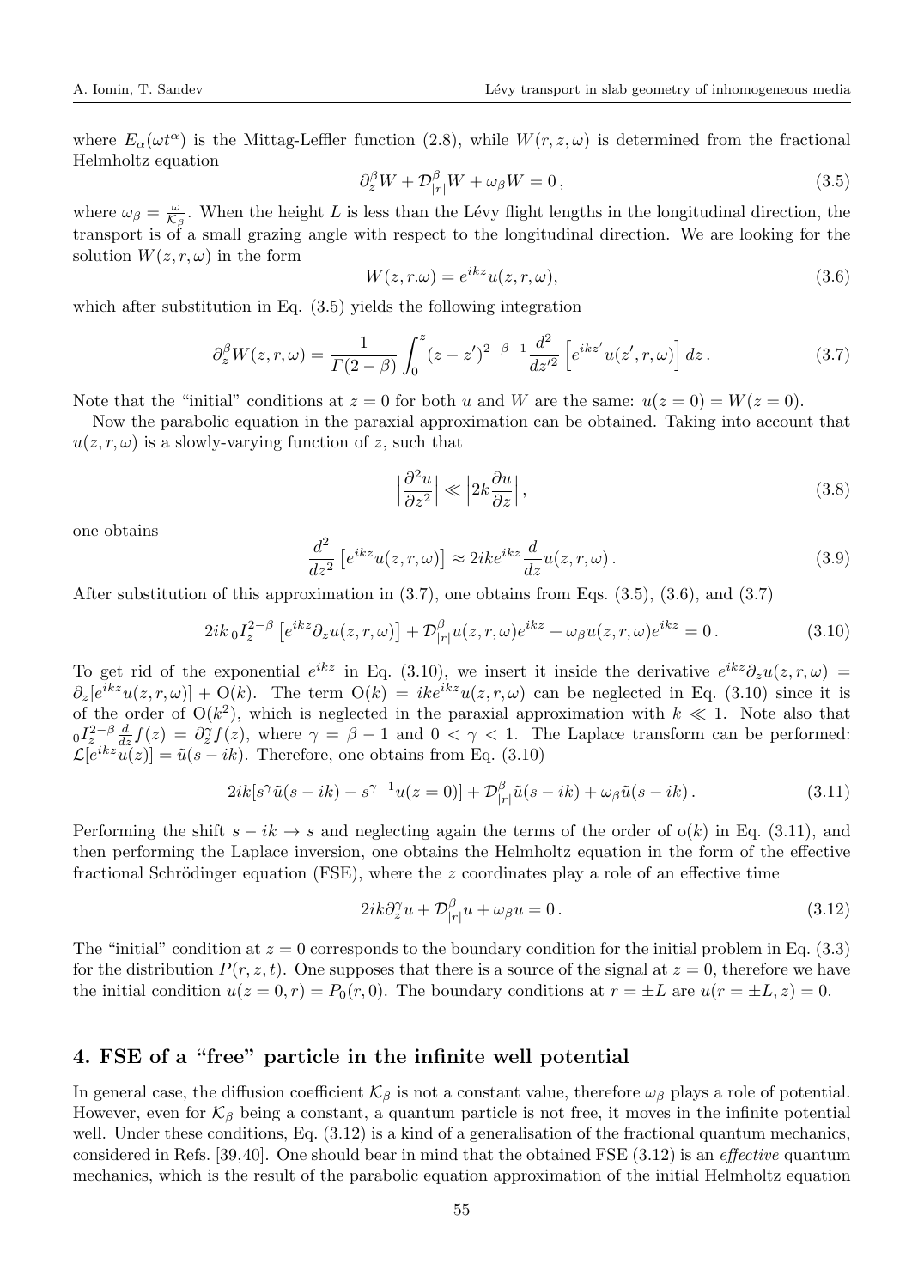(3.5). In this sense, use of the quantum mechanical terminology, like wave function, is formal, since the obtained equation leads to quantum mechanical paradigms.

Here we consider the case  $\mathcal{K}_{\beta} = \text{const.}$  Then  $\omega_{\beta}$  can be omitted from the fractional Hamiltonian  $\hat{H} = \mathcal{D}^{\beta}_{|_{\mathcal{I}}}$  $_{|r|}^{\rho}$ , and Eq. (3.12) splits into two eigenvalue equations

$$
2ik\partial_z^{\gamma}Z(z) + \omega_{\beta}Z(z) = -eZ(z),\tag{4.1}
$$

$$
\mathcal{D}_{|r|}^{\beta} R(r) = eR(r) \,, \tag{4.2}
$$

where  $u(z, r) = Z(z)R(r)$  and e is the eigenspectrum of  $\hat{H}$ , which corresponds to a fractal dynamics of a particle (namely, Lévy flights) in a box [41]. The initial condition for  $Z(z)$  is  $Z(0) = Z_0$ , while the boundary condition for  $R(r)$  are  $R(r = \pm L) = 0$ .

#### 4.1. Solution of the initial value problem

The solution of Eq. (4.1) can be obtained by employing the Laplace transform method. Thus, from relation (2.6) one finds

$$
s^{\gamma}\tilde{Z}(s) - s^{\gamma - 1}Z(0) + \frac{\omega_{\beta} + e}{2ik}\tilde{Z}(s) = 0,
$$
\n(4.3)

from where it follows

$$
\tilde{Z}(s) = \frac{s^{\gamma - 1}}{s^{\gamma} + \frac{\omega_{\beta} + e}{2ik}} Z(0). \tag{4.4}
$$

After the Laplace inversion, according relation (2.11), the solution of Eq. (4.1) reads

$$
Z(z) = Z(0)E_{\gamma}\left(-\frac{\omega_{\beta} + e}{2ik}z^{\gamma}\right) = Z(0)E_{\gamma}\left(i\frac{\omega_{\beta} + e}{2k}z^{\gamma}\right).
$$
 (4.5)

The solution can be represented in a form  $Z(z) = \mathcal{R}(z) + i\mathcal{I}(z)$ , i.e.,

$$
Z(z) = Z(0) \left[ E_{2\gamma} \left( -\left(\frac{\omega_{\beta} + e}{2k}\right)^2 z^{2\gamma} \right) + i \frac{\omega_{\beta} + e}{2k} z^{\gamma} E_{2\gamma, \gamma + 1} \left( -\left(\frac{\omega_{\beta} + e}{2k}\right)^2 z^{2\gamma} \right) \right].
$$
\n(4.6)

From (4.6) it follows

$$
|Z(z)|^2 = Z^2(0) \left[ \left( E_{2\gamma} \left( -\left( \frac{\omega_\beta + e}{2k} \right)^2 z^{2\gamma} \right) \right)^2 + \left( \frac{\omega_\beta + e}{2k} \right)^2 z^{2\gamma} \left( E_{2\gamma,\gamma+1} \left( -\left( \frac{\omega_\beta + e}{2k} \right)^2 z^{2\gamma} \right) \right)^2 \right].
$$
 (4.7)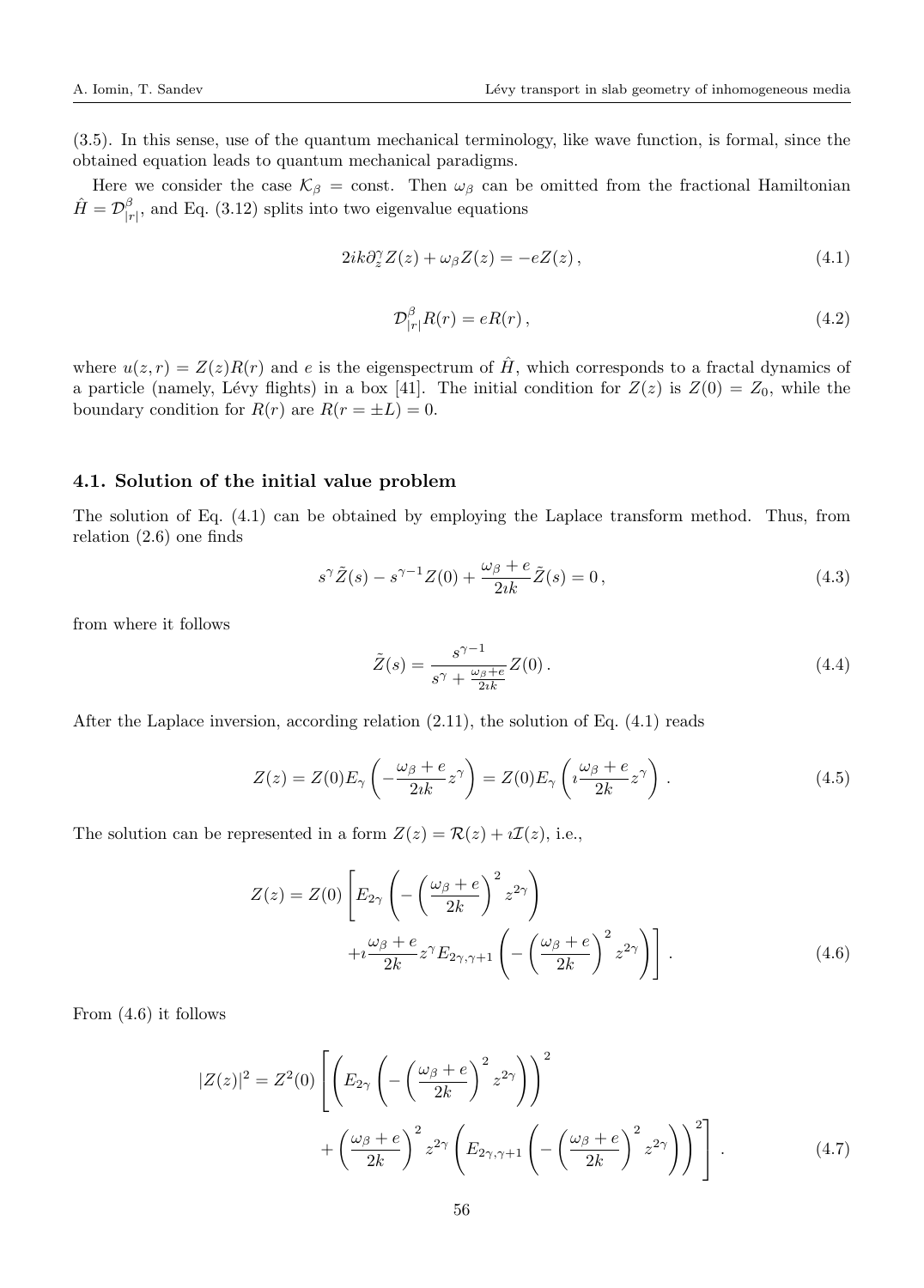Taking into account definition (2.8) of the Mittag-Leffler function, one obtains the initial behavior for  $z \rightarrow 0$ 

$$
|Z(z)|^2 \simeq Z^2(0) \left[ \left( 1 - \frac{\left(\frac{\omega_\beta + e}{2k}\right)^2 z^{2\gamma}}{\Gamma(2\gamma + 1)} \right)^2 \right. \\
\left. + \left(\frac{\omega_\beta + e}{2k}\right)^2 z^{2\gamma} \left( \frac{1}{\Gamma(\gamma + 1)} - \frac{\left(\frac{\omega_\beta + e}{2k}\right)^2 z^{2\gamma}}{\Gamma(3\gamma + 1)} \right)^2 \right] \\
\simeq Z^2(0) \left[ 1 - 2 \frac{\left(\frac{\omega_\beta + e}{2k}\right)^2 z^{2\gamma}}{\Gamma(2\gamma + 1)} + \frac{\left(\frac{\omega_\beta + e}{2k}\right)^2 z^{2\gamma}}{\Gamma^2(\gamma + 1)} \right].\n\tag{4.8}
$$

In the limit  $z \to \infty$ , we find by employing relation (2.13) that the norm is not conserved, i.e., it has a power-law decay of the form

$$
|Z(z)|^2 \simeq Z^2(0) \frac{\left(\frac{\omega_\beta + e}{2k}\right)^{-2} z^{-2\gamma}}{\Gamma^2 (1 - \gamma)}.
$$
\n(4.9)

#### 4.2. Solution of the boundary problem

As it is shown in Ref.  $[41]$ , Eq.  $(4.2)$  describes quantum Lévy flights in the infinite potential well, such that "free" Lévy motion takes place inside the segment  $[-L, L]$  only. In other words, the fractional operator of the kinetic energy is defined on this segment only, and any discussion about the wave function outside of the segment  $[-L, L]$  is irrelevant. This is a typical example of quantum mechanics with a topological constraint [11, 12, 41]. This eigenvalue problem has been solved analytically [41]. In the present study of the slab dynamics, we use the odd eigenfunction<sup>4</sup>, obtained numerically and shown in Fig. 1, and their analytical inferring is presented in Appendix A. The antisymmetric (odd) eigenfunction reads

$$
R_e^{\text{o}}(r) = \Psi_m^{\text{odd}}(r) = \frac{1}{\sqrt{L}} \sin \frac{m \pi r}{L}, \quad m = 1, 2, ..., \qquad (4.10)
$$

which satisfies the boundary condition  $\Psi_m^{\text{odd}}(r = \pm L) = 0$  and corresponds to the eigenvalue  $e_m^{\text{o}} = \left(\frac{m\pi}{L}\right)^{\beta}$ . Therefore, the general solution of Eq.  $(3.12)$  reads

$$
u(z,r) = \sum_{m=1}^{\infty} A_m E_{\gamma} \left( i \frac{\omega_{\beta} + e_m}{2k} z^{\gamma} \right) \sin \frac{m \pi r}{L}, \qquad (4.11)
$$

where coefficients of the expansion  $A_m$  are determined from the initial condition  $u(z = 0,r)$  $\sum_{m=1}^{\infty} A_m \sin \frac{m \pi r}{L}$ .

We suggest a graphical way of the solution of Eq. (4.2). The numerical procedure of calculation of the fractional derivative  $\mathcal{D}_1^{\beta}$  $\frac{p}{|r|}$  is based on the fast Fourier transform (FFT). We found numerically that this procedure works perfectly for the odd eigenfunctions of Eq.  $(4.10)$  and yields the correct spectrum<sup>5</sup>. Graphical solutions  $R_m^o(r)$  for the first three states obtained by the FFT procedure, are shown in Fig. 1. We also found a class of degenerate functions with the spectrum  $e_m = \left(\frac{m\pi}{L}\right)^{\beta}$ , where for each m there

<sup>4</sup>Note that this basis is complete.

<sup>&</sup>lt;sup>5</sup>The FFT procedure does not work for the even eigenfunctions. The symmetric (even) eigenfunctions, obtained in Ref. [41], are  $R_e^e(r) = \Psi_{2m+1}^{\text{even}}(r) = \frac{1}{\sqrt{L}} \cos \left[ \frac{(2m+1)\pi}{2L} r \right]$ , and their spectrum is  $e_m^e = \left[ \frac{(2m+1)\pi}{2L} \right]^{\beta}$ .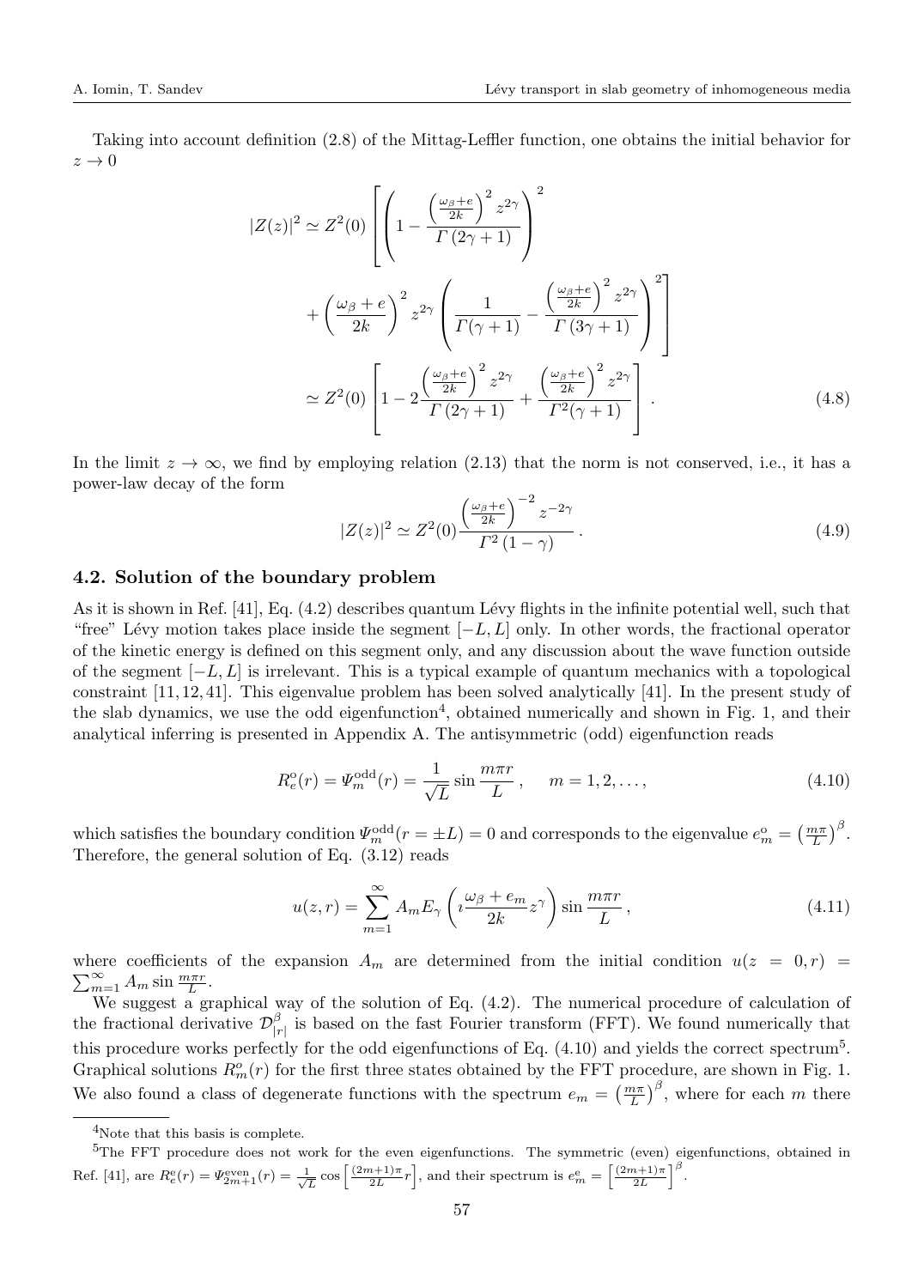are two normalized functions  $\Psi_m^c(r) = \frac{1}{\sqrt{r}}$  $\frac{1}{L}\cos\left(\frac{m\pi(2r+L)}{2L}\right)$  $\left(\frac{2r+L}{2L}\right)$  and  $\Psi_m^s(r) = \frac{1}{\sqrt{2}}$  $\frac{1}{L}\sin\left(\frac{m\pi(2r+L)}{2L}\right)$  $\left(\frac{2r+L}{2L}\right)$ . However, the boundary conditions lift this degeneracy, such that for  $m = 2n$ , one obtains  $R_m(r) = \Psi_m^s(r)$ , while for  $m = 2n + 1$  one obtains  $R_m(r) = \Psi_m^c(r)$  (see Fig. 2).



FIGURE 1. Graphical presentation of the first three odd eigenstates  $R_m^o(r)$  =  $\sin(m\pi r/L)$ ,  $m = 1, 2, 3$ , for  $\beta = 1.8$  and  $L = 1$ , obtained by FFT. From the plots of  $R_m^o(r) - \Psi_m^{odd}(r)$ ,  $m = 1, 2, 3$ , one can conclude that there is a very good agreement with the analytical eigenfunctions (4.10).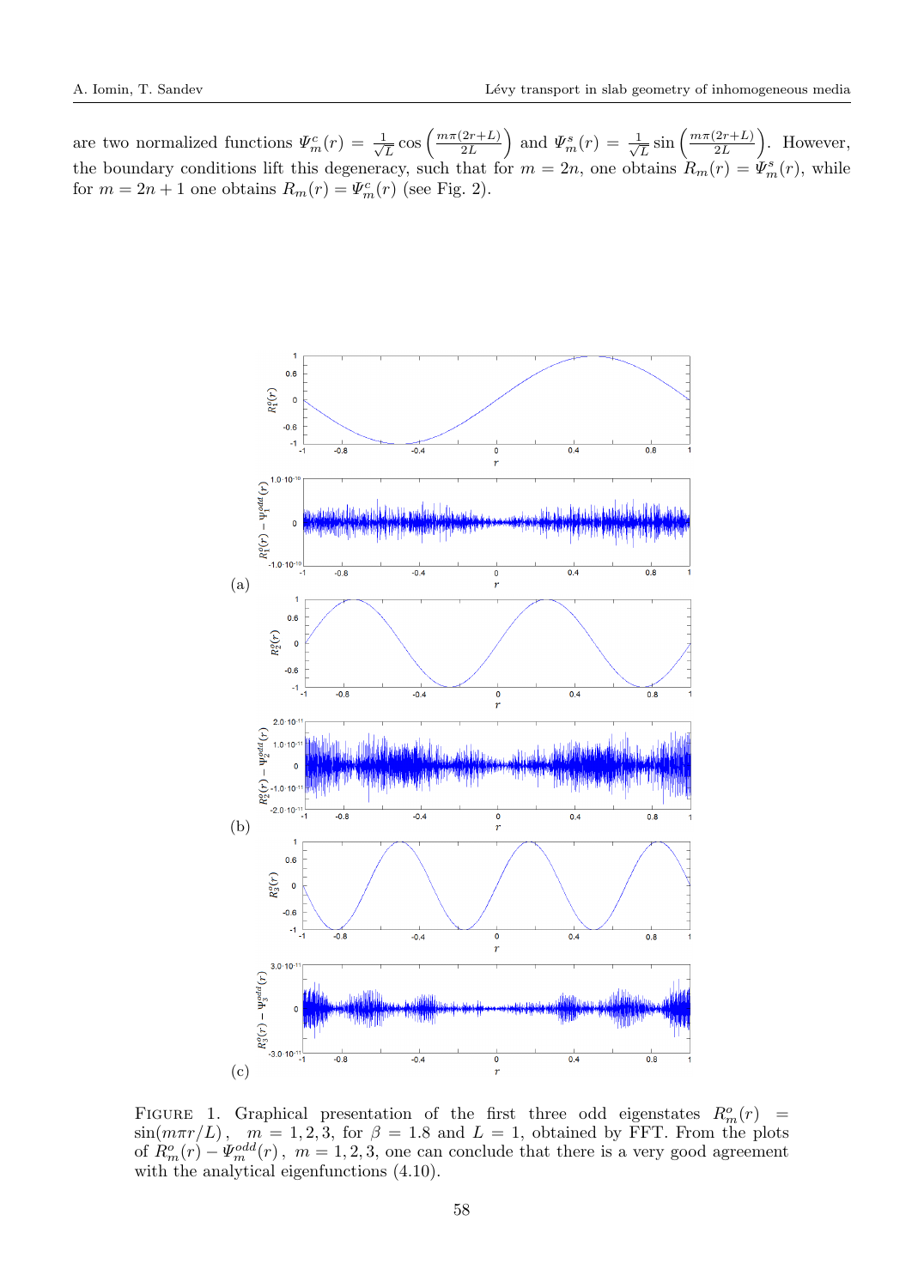

FIGURE 2. Graphical presentation of first fourth states for  $\beta = 1.8$  and  $L = 1$  for a class of degenerate functions with the spectrum  $e_m = (\pi m/L)^{\beta}$ , which corresponds to the odd eigenvalues. Here for each m, there are two normalized functions  $\Psi_m^c(r)$  =  $\frac{1}{2}$  $\frac{L}{L} \cos[m\pi(2r+L)/(2L)]$  and  $\Psi_m^s(r) = \sin[m\pi(2r+L)/(2L)]$ . However, the boundary conditions lift this degeneracy, such that for  $m = 2n$ , one obtains  $R_m(r) = \Psi_m^s(r)$ , while for  $m = 2n + 1$  one obtains  $R_m(r) = \Psi_m^c(r)$ .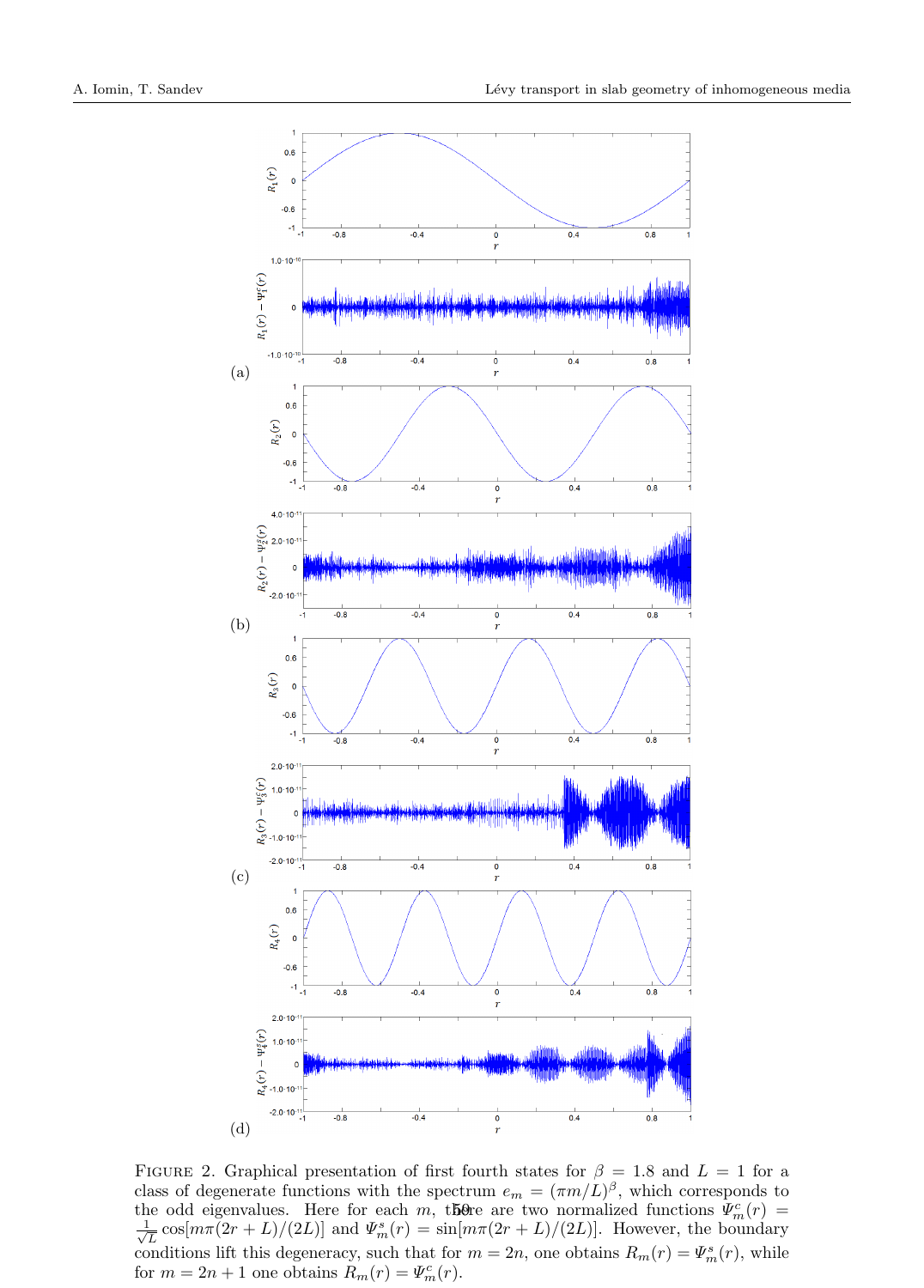## 5. Summary

We concerned with fractional wave-diffusion processes, which take place in inhomogeneous composite media. We described them in the framework of a fractional Fokker-Planck equation (FFPE). A general form of the real-time-space FFPE (3.3) describes both waves and relaxation processes in a variety of applications of diffusion-wave phenomena in inhomogeneous media [24–29, 35]. The suggested scenario of the analysis is as follows. We started from a general form of the real-time-space FFPE, which however permits the variable separation. For the two-dimensional slab geometry, we developed a parabolic equation approximation which reduces the  $\text{FFPE } (3.3)$  to the space-time fractional Schrödinger equation (FSE). Then, since the obtained equation relates to a variety of quantum paradigms, one can employ the quantum mechanical terminology, noting that this use is formal only. The FSE  $(3.12)$  governs a Lévy transport in the slab geometry of inhomogeneous composite media, and in particular, it describes experimental realization of superdiffusive ray dynamics in Lévy glasses [26] and superdiffusion of ultra-cold atoms in an optical lattice [35], where for these different processes, the Lévy walks are described by the same power law distribution  $1/r^{1+\beta}$ . For the space-time FSE (3.12), there is an effective time, which relates to the Caputo time fractional derivative and corresponds to the longitudinal direction of the real space of the slab geometry.

In the effective quantum dynamics according to the FSE, the Caputo fractional time derivative is responsible for the relaxation temporal behavior due to non-unitary evolution according the Mittag-Lefler functions in the solution  $(4.5)$ . The transverse coordinates are responsible for the Lévy process by means of the Riesz fractional derivative in the infinite potential well, which is determined by the boundary conditions. This case of a "free L´evy" particle in the infinite potential well is described by Eq. (4.2) and it was analyzed numerically, and a correspondence of the numerical results with those obtained analytically in Ref. [41] is observed.

Regarding Eq. (4.2), few words are in order. As it is shown in [41], the space fractional operator exists on the segment  $[-L, L]$  only, and it corresponds to the quantum mechanics with a topological constraint. However, in addition to the introduction of fractional quantum mechanics by means of the Lévy-Feynman measure  $[2]$ , here the fractional quantum mechanics appears also as the result of the parabolic equation approximation in both space and time for the FFPE, which is specified by the finite boundary conditions. The introduction of the fractional operator of the kinetic energy in the infinite well potential on the scale  $[-L, L]$  is natural, and any discussion about the wave function outside of this scale is irrelevant. As the result, the wave function can be periodically extended on the entire axis ( $-\infty, \infty$ ) that leads to the periodic solution, which is proven here numerically. We obtained graphical presentation of the odd eigenfunctions  $R_m^o(r) = \frac{1}{\sqrt{2\pi}}$  $\frac{L}{L}$  sin  $\frac{m\pi r}{L}$  by using the fast Fourier transform (FFT) as a standard intrinsic function of the MATLAB package. It is worth noting that although this algorithm is not valid for the even eigenfunction<sup>6</sup>, the obtained correspondence between analytical result and numerical, graphical calculations proves that the eigenfunctions of the L´evy flights in a box are periodic functions (see discussion in Ref. [41]).

Acknowledgements. This research was supported by the Israel Science Foundation (ISF-1028).

# A. Eigenvalue problem

In this appendix, we present a result obtained in Ref. [41], where the eigenvalue problem of Eq. (4.2) has been considered for the fractional Laplace operator and the antisymmetric (odd) eigenfunctions  $R_e^{\text{o}}$  was

<sup>&</sup>lt;sup>6</sup>This problem does not relate to the fractional calculus. It does not work even for  $\beta = 2$ .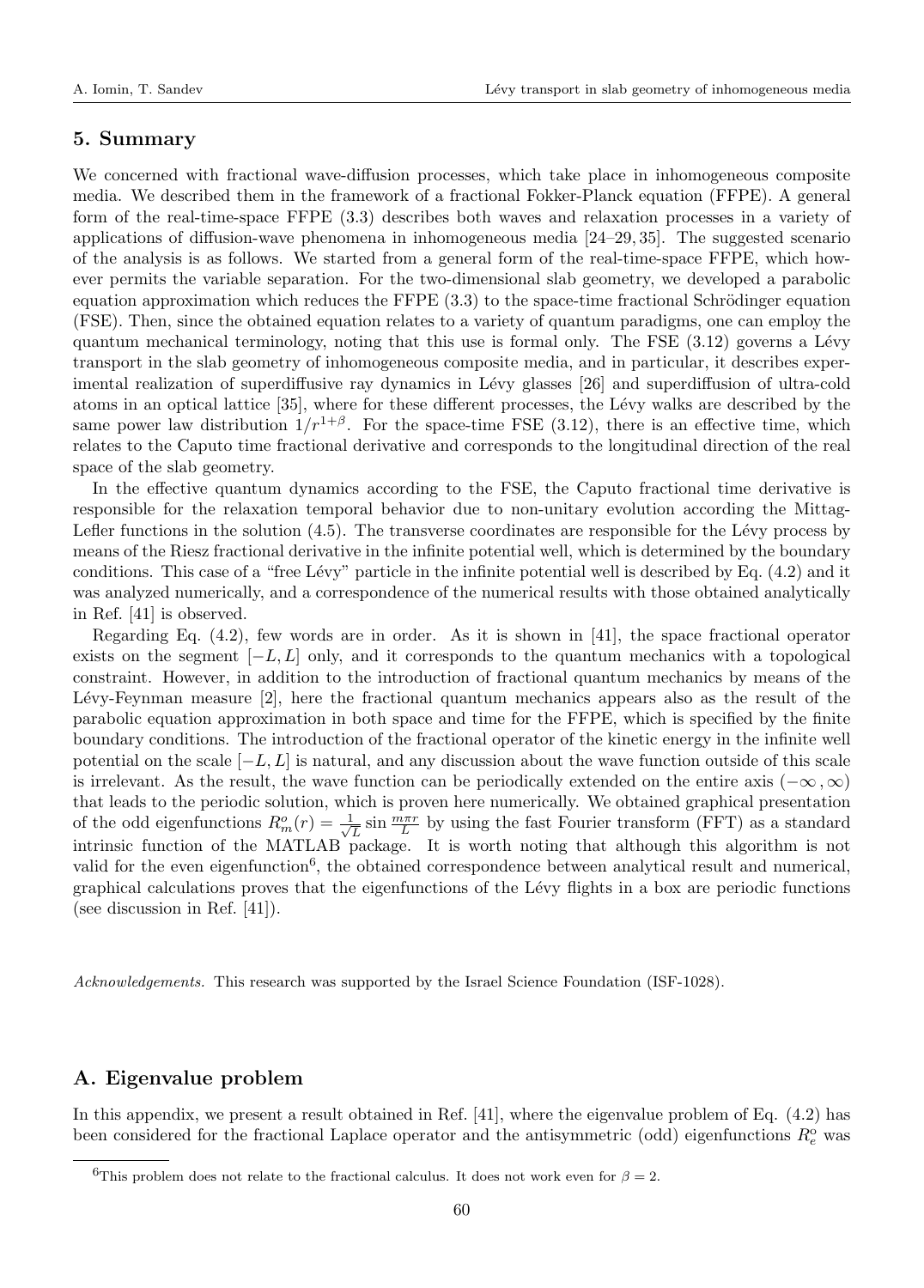found in the form

$$
R_e^{\text{o}}(x) = \Psi_m^{\text{odd}}(x) = \frac{1}{\sqrt{L}} \sin \frac{m\pi x}{L}, \quad m = 1, 2, ..., \tag{A. 1}
$$

which satisfies the boundary condition  $\Psi_m^{\text{odd}}(x = \pm L) = 0$  and  $x = r = \pm L$ . We rewrite the fractional Laplace operator in the form (3.2), which is convenient in the analysis,

$$
\hat{H}\Psi_m^{\text{odd}}(x) = (i\partial_x) \int_{-L}^{L} \left[ \frac{1}{2\pi} \int_{-\infty}^{\infty} |k|^{\beta - 2} k e^{-ik(x - y)} dk \right] \Psi_m^{\text{odd}}(y) dy.
$$
\n(A. 2)

Let us first perform integration over  $y$ . This yields

$$
\frac{1}{2i} \int_{-L}^{L} \left[ e^{iky+iz} - e^{iky-iz} \right] = (-1)^m \frac{2\pi m}{iL} \frac{\sin(kL)}{(k+z)(k-z)},
$$
\n(A. 3)

where  $z = \pi m y/L$ . The next step is integration over k. From Eqs. (A. 2) and (A. 3), we have integrals

$$
\frac{1}{2\pi} \int_{-\infty}^{\infty} \frac{k|k|^{\alpha-2}}{(k+z)(k-z)} \left[ e^{ik(L-x)} - e^{-i(L+x)} \right] \equiv I^{(+)} - I^{(-)}, \tag{A.4}
$$

where sign (+) corresponds to the analytical continuation in the upper half plain, while (−) corresponds to the analytical continuation in the lower half plain. Using the Residue theorem, one obtains that the integration yields

$$
I^{(+)} - I^{(-)} = i(-1)^m \left(\frac{m\pi}{L}\right)^{\beta - 2} \cos\left(\frac{m\pi}{L}x\right).
$$
 (A. 5)

Acting on this result by the rest part of the operator, which reads  $(-1)^m \left(\frac{m\pi}{L}\right) (i\partial_x)$ , one obtains

$$
\hat{H}\Psi_m^{\text{odd}}(x) = \left(\frac{m\pi}{L}\right)^{\beta} \Psi_m^{\text{odd}}(x) \equiv e_m^{\text{odd}} \Psi_m^{\text{odd}}(x). \tag{A. 6}
$$

#### References

- [1] D. Kusnezov, A. Bulgac, G.D. Dang, *Quantum Lévy Processes and Fractional Kinetics*, Phys. Rev. Lett. 82: 1136, 1999.
- [2] N. Laskin, Fractals and quantum mechanics, Chaos 10: 780, 2000.
- [3] B.J. West, *Quantum Lévy Propagators*, J. Phys. Chem. B 104: 3830, 2000.
- [4] B.J. West, M. Bologna, P. Grigolini, Physics of Fractal Operators. Springer, New York, 2002.
- [5] J.-P. Bouchaud, A. Georges, Anomalous Diffusion in Disordered Media: Statistical Mechanisms, Models and Physical Applications, Phys. Rep. 195: 127, 1990.
- [6] R. Metzler, J. Klafter, The random walk guide to anomalous diffusion: A fractional dynamics approach, Phys. Rep. 339: 1, 2000.
- [7] R.P. Feynman, A.R. Hibbs, Quantum Mechanics and Path Integrals. McGraw–Hill, New York, 1965.
- [8] M. Naber, Time fractional Schrodinger equation, J. Math. Phys. 45: 3339, 2004.
- [9] M.H. Stone, On one-parameter unitary groups in Hilbert Space, Ann. Math. 33: 643, 1932.
- [10] M. Kac, Probability and Related Topics in Physical Sciences. Interscience, NY, 1959.
- [11] L. Schulman, Techniques and applications of path integration. New York: Wiley; 1981.
- [12] M. Chaichian, A. Demichev, Path Integrals in Physics: Stochastic Process and Quantum Mechanics, Vol. 1 IOP Publishing, Bristol, 2001.
- [13] A. Iomin, Fractional-time quantum dynamics, Phys. Rev. E 80: 022103, 2009.
- [14] A. Iomin, Fractional-time Schrödinger equation: Fractional dynamics on a comb, Chaos, Solitons & Fractals 44: 348, 2011.
- [15] J.-N. Wu, C.-H. Huang, S.-C. Cheng, W.-F. Hsieh, Spontaneous emission from a two-level atom in anisotropic one-band photonic crystals: A fractional calculus approach, Phys. Rev. A 81: 023827, 2010.
- [16] M.A. Leontovich, On a method of solving the problem of propagation of electromagnetic waves along the earth's surface, Proceedings of the Academy of Sciences of USSR, physics 8, 16 (1944) (in Russian).
- [17] R.V. Khokhlov, Wave propagation in nonlinear dispersive lines, Radiotekh. Elrctron. 6: 1116, 1961.
- [18] E.D. Tappert, The Parabolic Approximation Method, Lectures Notes in Physics, 70, in: Wave Propagation and Underwater Acoustics, eds. by J. B. Keller and J.S. Papadakis, Springer, New York, 224-287, 1977